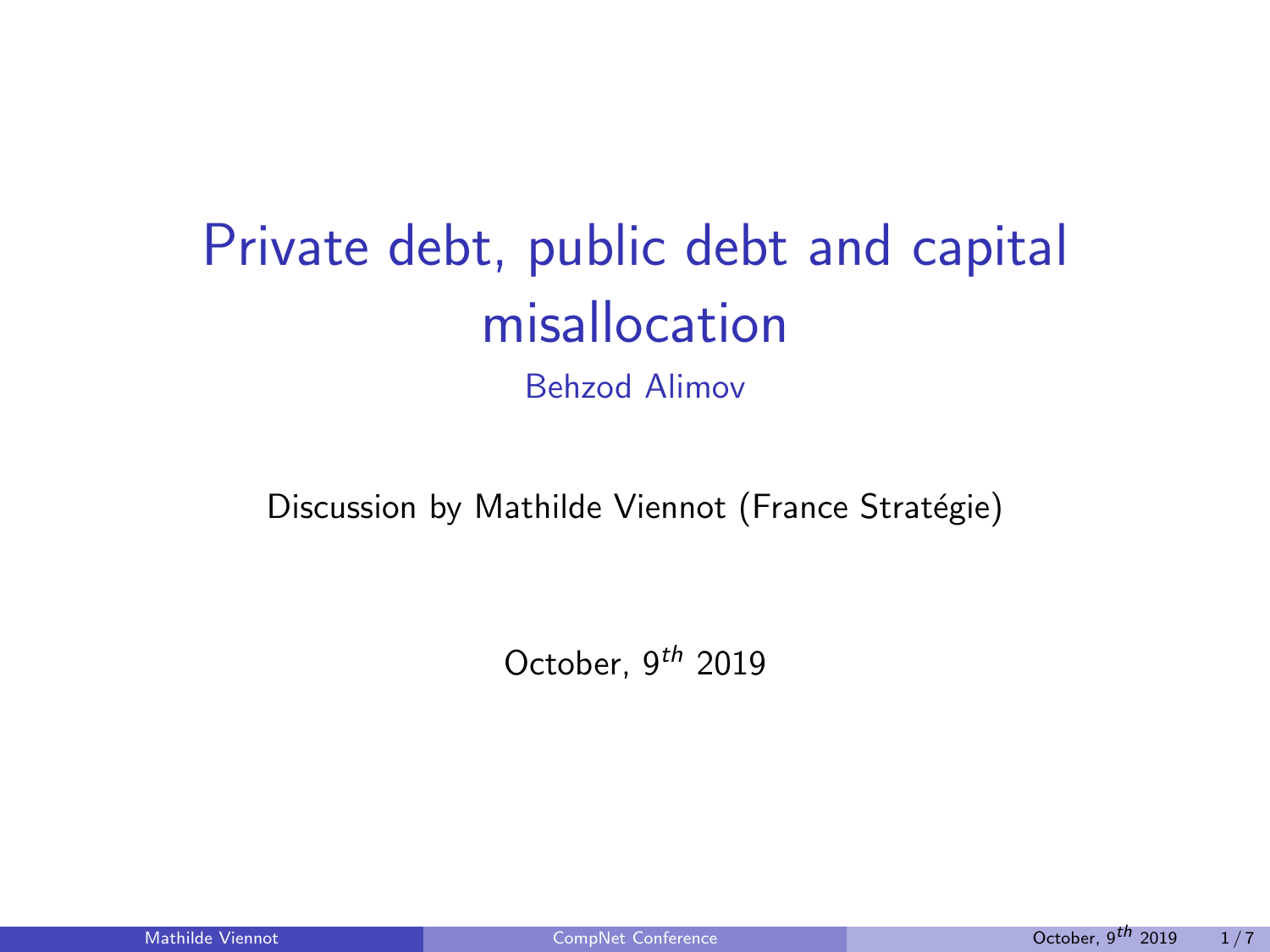## Main results

Does private and public debt affect capital misallocation?

- Two theoretical explanations:
	- ► Financial frictions  $\implies$  incorporated in DSGE macro models (Bernanke & Gertler)
	- ► Bubbles  $\implies$  They tend to appear and expand in countries where productivity is low compared to the rest of the world. By absorbing local savings, eliminating inefficient investments and thus acting as substitute for international capital flows, improving the international allocation of investment and reducing rate-of-return differentials across countries.
- **•** Empirical results
	- $\triangleright$  An increase in private debt exacerbates capital misallocation and more so in sectors with higher financial dependence
	- $\blacktriangleright$  Public debt does not affect capital allocation
	- $\blacktriangleright$  Financial liberalization reduces capital misallocation (link with the effect of bubbles on capital allocation across countries)
	- $\triangleright$  A rise in private debt increases capital misallocation particularly in sectors that are more technologically intensive
	- $\triangleright$  Both corporate debt and household debt have significant amplifying effects on capital misallocation, but the effect of corporate debt is much larger than that of household debt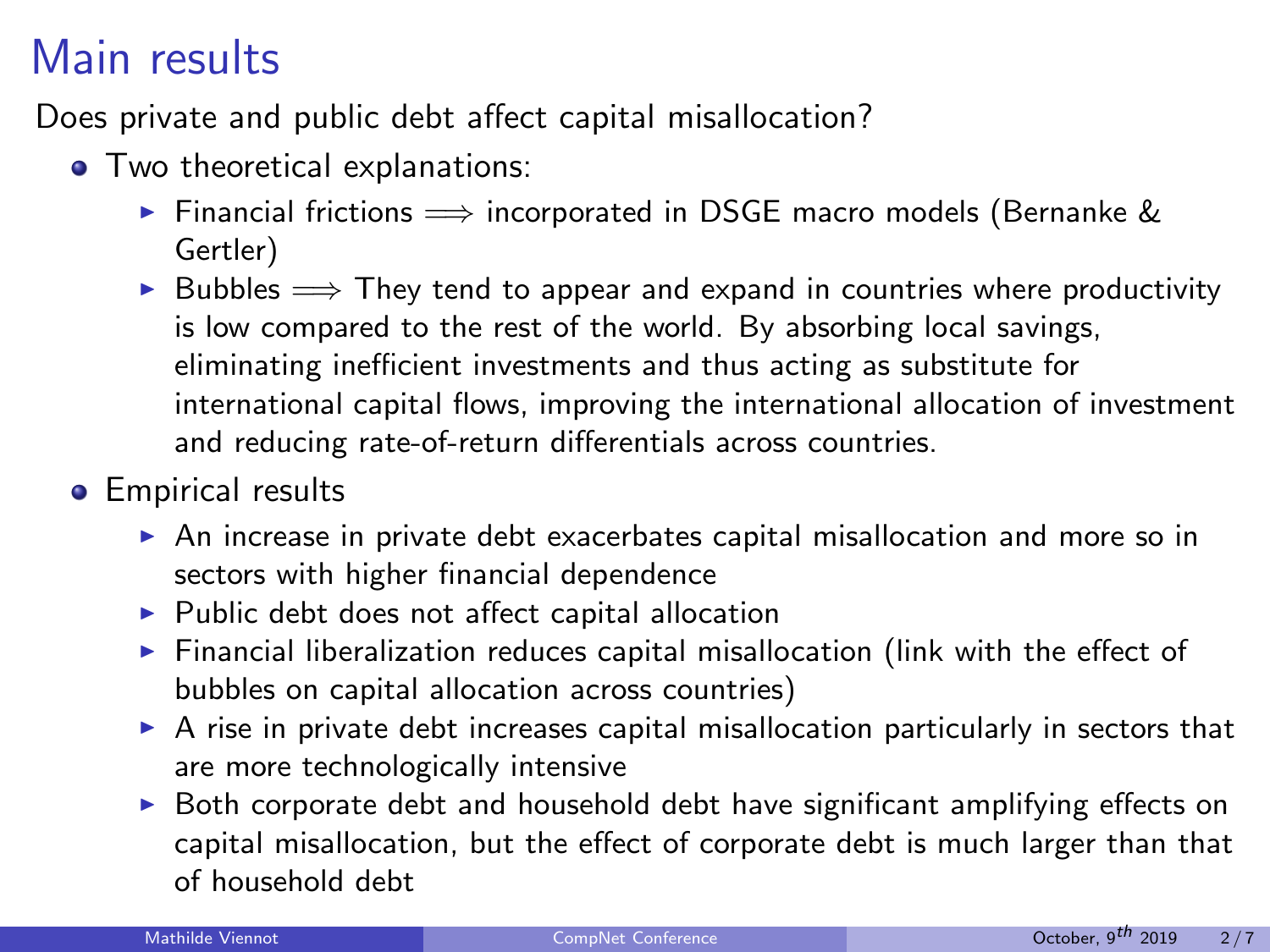### First questions and comments

- A rise in private debt increases capital misallocation particularly in sectors that are more technologically intensive  $\implies$  Is this because these sectors are more debt intensive? Or because the capital share is higher?
- Both corporate debt and household debt have significant amplifying effects on capital misallocation, but the effect of corporate debt is much larger than that of household debt  $\implies$  how do you explain that?
- **•** Declining interest rates tend to increase the dispersion of returns to capital  $\Rightarrow$  is it possible to test the effect of ECB policy since 2011 on capital misallocation? Especially QE?
- Public debt does not affect capital allocation  $\implies$  Public debt is not necessarily a good indicator to test capital misallocation: it has also been found as a not so robust indicator for debt crises e.g.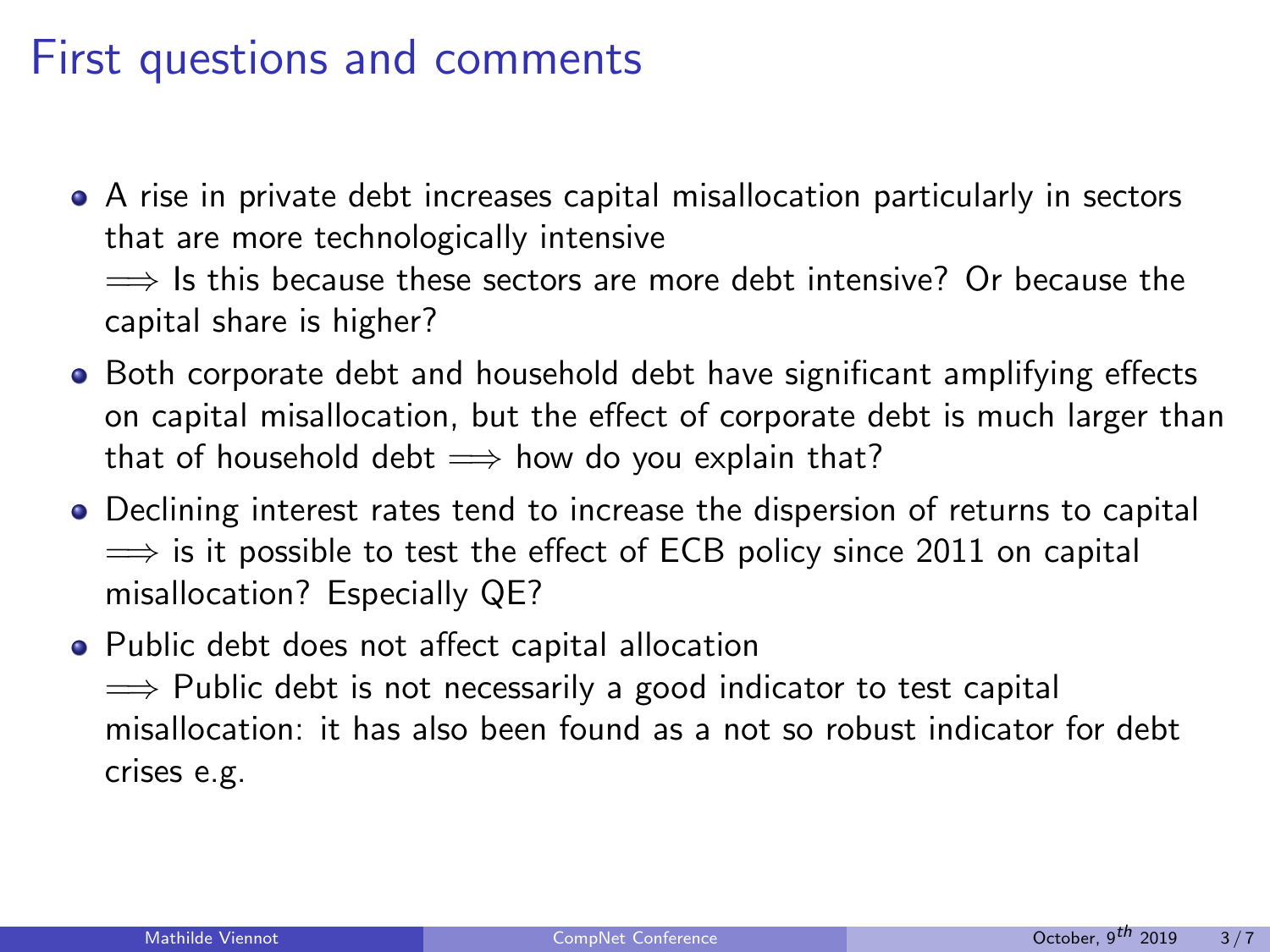## Eurozone vs. USA

Data : Eurozone countries, should the results be the same in the US?

Figure: Non-financial corporations sources of funds

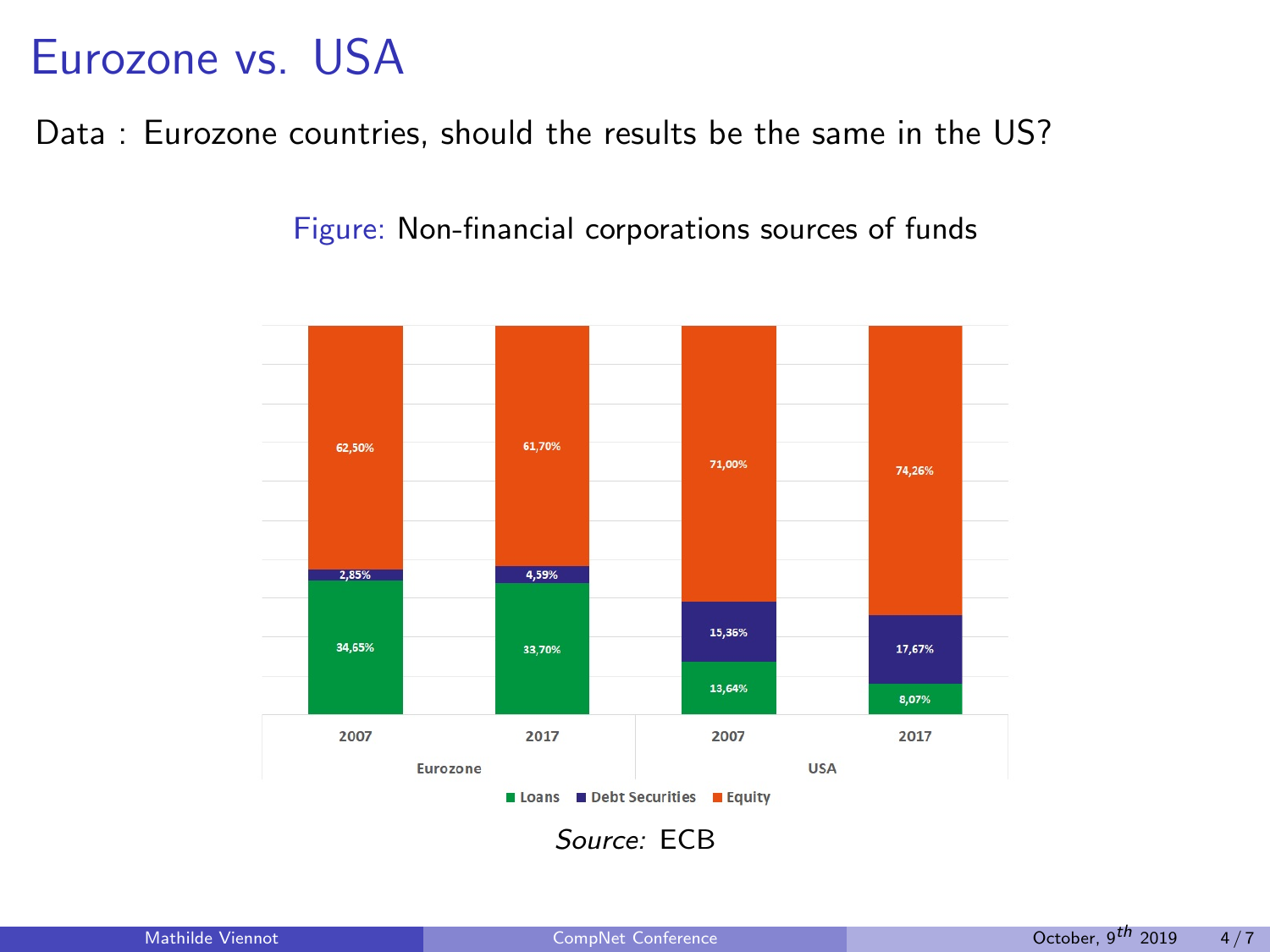# Impact on financial stability

In the US, nonfinancial corporate debt is at a fifty year high ratio to GDP. Is this a threat to financial stability? You could test different leverage measures to refine your analysis

Figure: Nonfinancial corporate debt and national accounts



- Corporate profits have also been increasing as a share of GNP. As a result the debt to profits ratio has been falling and is now well below the fifty-year highs
- **O** The ratio of debt to **FBITDA** has significantly increased reflecting high debt growth at the riskiest public corporations
- Other leverage measures: nonfinancial corporate debt to book assets, market capitalization, interest coverage ratio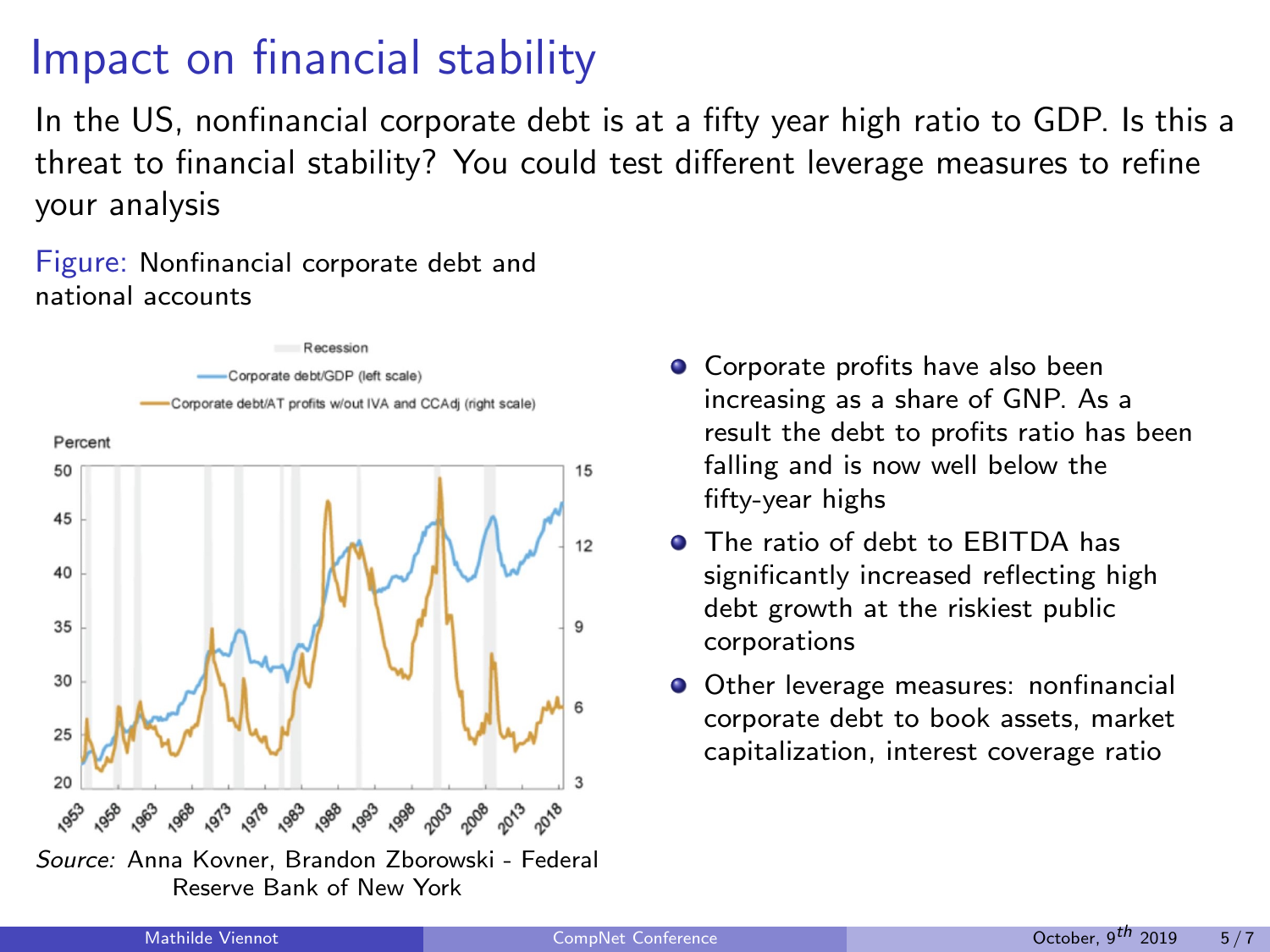# Is capital misallocation necessarily a bad thing? Looking at corporate defaults

#### Figure: Firms revenue market share changes in high- and low entry industries



Source: Bo Becker, Victoria Ivashina - Stockholm School of Economics, Harvard University

- **In the past thirty years, defaults on** corporate bonds have been substantially higher than the historical average.
- Becker and Ivashina find that this increase in credit risk is attributed to the disruptor firms, i.e. the new and fast-growing firms which displace incumbents.
- **•** As established firms, who are the main issuers of bonds, get displaced by the disruptors and lose market share, corporate default rates rise.